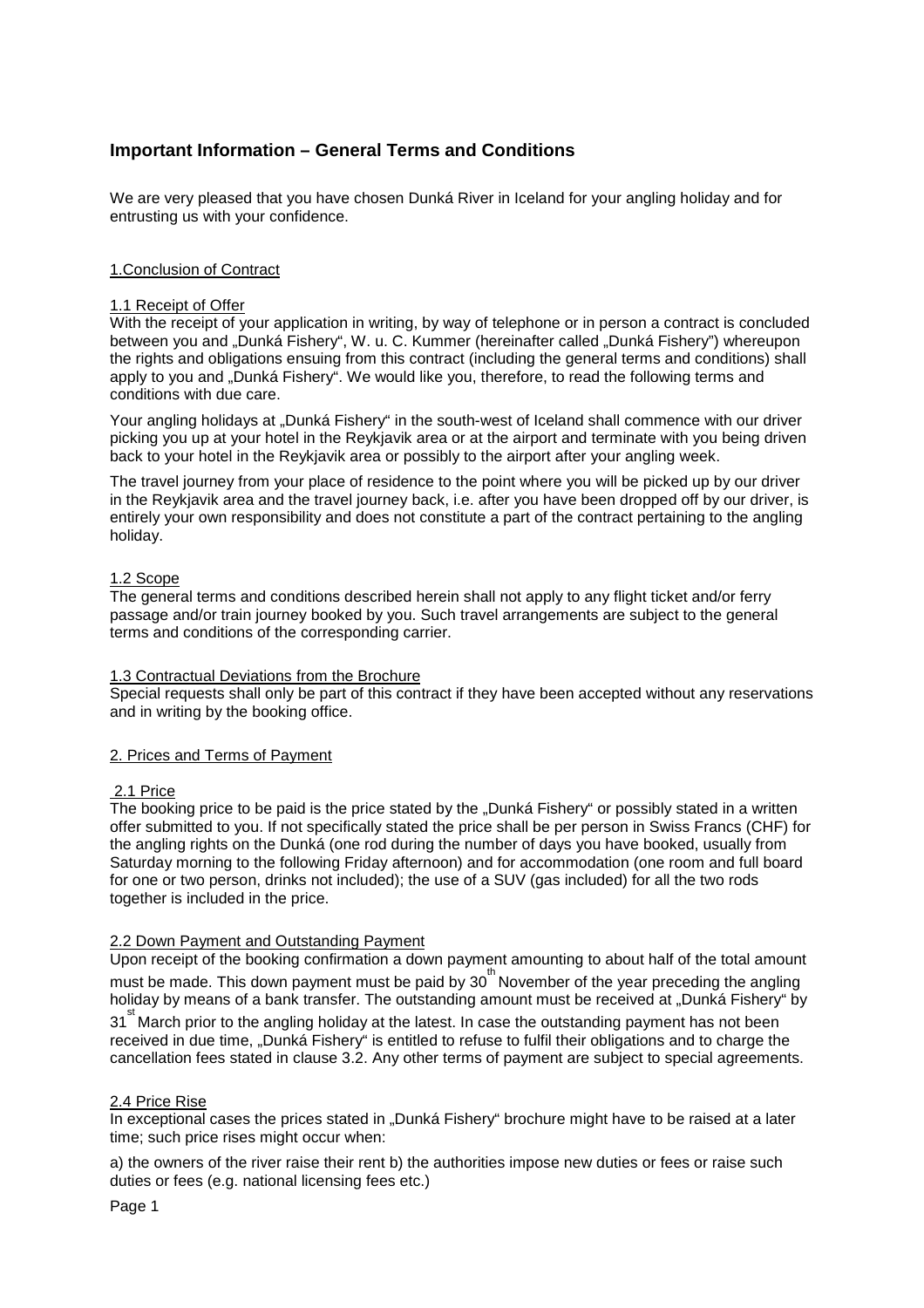c) the exchange rate changes d) the authorities stipulate price rises (e.g. VAT)

If ..Dunká Fishery" have to raise the price stated in the brochure as a result of the reasons mentioned above, such a price rise will be communicated to you three (3) weeks prior to departure time at the latest. If the price rise amounts to more than 10% (ten per cent) of the booking price, you are entitled to cancel the contract without any costs within five (5) days after receipt of our notification. "Dunká Fishery" shall refund you the amount of money that you have already paid.

## 3. Cancellation and Changes

## 3.1 Notifying your Booking Office

If you cancel your angling holiday or if you wish to change or re-schedule your angling holiday, you are obliged to notify your booking office in person or in writing. It is your obligation to produce proof of your cancellation.

# 3.2 Cancellation Charges

Since angling holidays must be booked well in advance, cancellations invariably incur costs. As a matter of principle you are obliged to pay the total amount of the holiday booked by you. "Dunká Fishery", however, will be trying to find a substitute for the angling week cancelled by you. In case a substitute for the angling week is found, you are entitled to the amount received by the substitute angler. "Dunká Fishery" is entitled to offer the following discount rates for the angling week cancelled by you:

-cancellation up to 31st December of the previous year: 40% of the booking price -cancellation up to

31st March of the holiday year: 50 % of the booking price -cancellation up to 31<sup>st</sup> May of the holiday year: 60 % of the booking price

If "Dunká Fishery" is unable to sell the angling week cancelled by you to a third party, the party who has cancelled the holiday is not entitled to any refund at all. You may, however, try to find a substitute angler yourself (see below).

## 3.3 Cancellation Charge Insurance

We strongly advise you to take out a cancellation charge insurance; contact us by telephone in case you need any advice on such an insurance. The detailed terms and conditions of the insurance company state the obligation of payment.

## 3.4 Substitute Angler

Should you be unable to commence your angling holiday, "Dunká Fishery" is willing to accept a substitute angler for you. Any such substitute angler is obliged, however, to state that she/he is willing to accept the travel arrangement with the exact same conditions that you have agreed upon. Administrative costs and potentially additional costs incurred (e.g. higher accommodation costs as a result of several substitute anglers for the same angling week) must be borne by you and the substitute angler. You and the substitute angler shall be jointly liable for the payment of the price and any additional costs incurred.

## 4. Liability

## 4.1. Generalities

In case of proven defects and if we are at fault for any such defect, "Dunká Fishery" shall refund the value difference to the services agreed upon provided that we have been unable to offer equal substitute services on site. The liability shall be limited to the booking price and the direct damage incurred (see clause 4.5).

## 4.2 Disclaimer

"Dunká Fishery" shall not be liable if a breach or a non-compliance of the contract (e.g. delays, etc.) have been caused by the following circumstances:

a) default or neglect on your part prior to or during the trip b) unforeseeable or unavoidable default or neglect by a third party who is not involved in fulfilling the contractual obligations c) force majeure or an event which "Dunká Fishery" has been unable to foresee or avoid despite due diligence d) adverse weather conditions

Page 2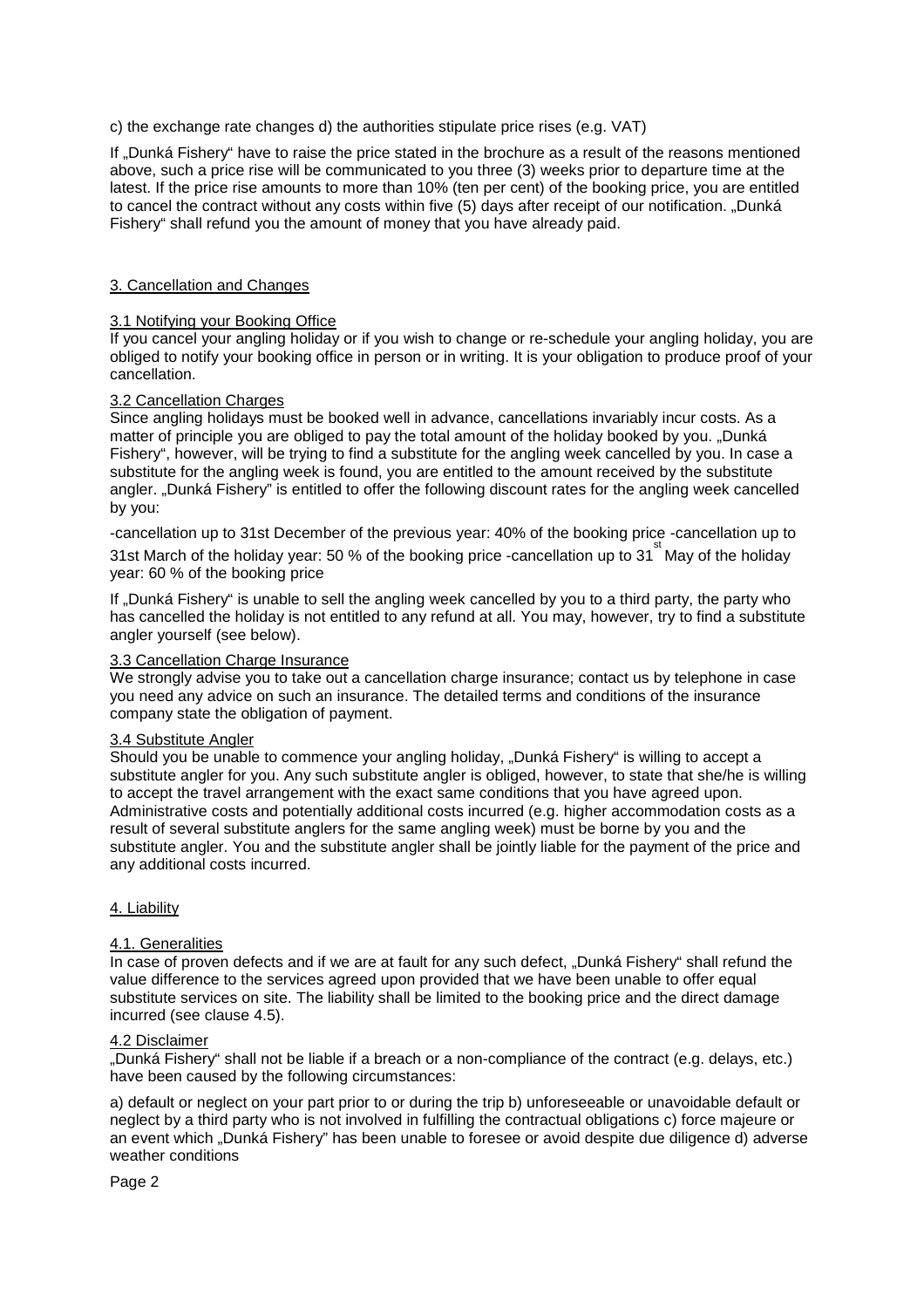# 4.3 Personal Injuries ..

Dunká Fishery" shall not be liable for personal injuries, death, body injuries (e.g. injury by a fall, breaking of a leg) during the angling holiday. A liability might arise if such injuries have been caused by a fault on the part of "Dunká Fishery" or a company authorized by us, subject to the provisions of international agreements and national legislation. We advise you to inform yourself about the coverage of your health and accident insurance aboard. From and to the lodge the passengers transported are insured up to the maximum sum of the insurance of the carrier (bus operator) authorized by us.

## 4.4 Property Damage and Financial Loss

In case of any property damage or financial loss incurred during the angling holiday with "Dunká Fishery", we shall assume liability if we or one of the companies authorized by us is at fault. Any liability, however, shall be limited to the booking price and the direct damage incurred.

## 4.5 Insurance

We strongly advise you to take out additional insurance coverage for accidents, illnesses, travel baggage, urgent return journeys, etc.. Refer to your booing office for advice.

# 5. Complaints

## 5.1 Defects during the Angling Holidays

Should you encounter any defects or sustain any damage during your angling holiday, you are obliged to immediately notify the contact person at the "Dunká Fishery" lodge or a representative of the Fishery in Switzerland. Such notifications are essential for later damage claims and enable the parties involved to rectify the situation in most cases.

## 5.2 Rectification and Confirmation of Complaint

If no rectification is possible within forty-eight (48) hours and if the defect or damage is serious, you are entitled to rectify the situation yourself. The costs incurred by such actions shall be refunded to you by "Dunká Fishery" upon presenting receipts of any such cost. The prerequisite of any damage claim is, however, that you require the contact person in Switzerland of "Dunká Fishery" to confirm such a defect or damage in writing. In order to avoid any disputes in relation to the damage claims, we recommend that you invariably contact the representative in Switzerland (Tel. ++41 71 994 29 61) so that further actions may be agreed upon before taking any decision. If you cannot be reasonably expected to continue your angling week due to severe damages, you are obliged to immediately contact "Dunká Fishery" to discuss further actions.

## 5.3 Lodging of Claims

You are obliged to lodge your claims and send the confirmation of the contact person at "Dunká Fishery" to your booking office in writing within thirty (30) days after the end of your angling holiday at the latest. If you do not comply with this provision, your claim(s) shall be null and void.

## 6. Program Changes

## 6.1 Changes

It is also in your own interest that ..Dunká Fishery" reserves itself the right to change the schedule of the angling week (e.g. delayed start due to flight issues) or individually arranged services after the beginning of the journey if such changes are required due to unforeseeable circumstances. Such circumstances might include force majeure, measures taken by the authorities or delays caused by third parties for which "Dunká Fishery" is not liable and which are not part of this contract. It goes without saying that you will be informed you about any such changes as soon as possible.

## 7. Cancellation of a Journey

## 7.1 Cancellation

"Dunká Fishery" is entitled to cancel your angling holiday if there is justified reason to do so as a result of your actions or negligence. In such a case you shall have to bear the cancellation charges as stated in clause 3.2.

Page 3